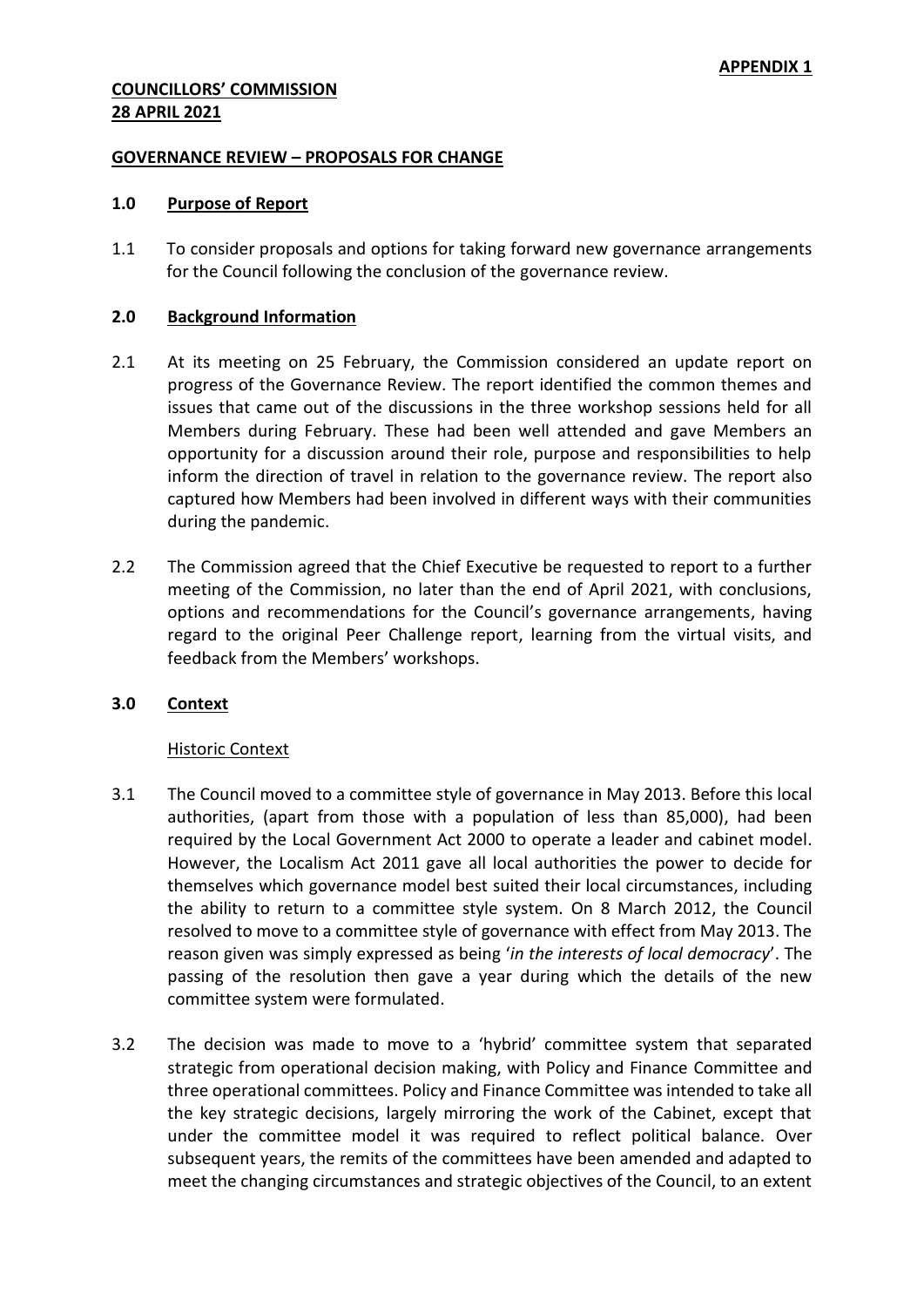that the original split between strategic and operational decision making has become blurred. This is particularly highlighted by the fact that the Council has in recent years established a number of different service delivery models. It has created wholly owned companies and joint ventures, and keeping a good overview and giving strategic direction to these does not necessarily fit well with the committee system designed in 2012/13.

## 2016 Corporate Peer Challenge

- 3.3 In 2016 the Council underwent a Corporate Peer Challenge conducted by the Local Government Association (LGA). One of the outcomes from this process was a recommendation that the Council, "*Undertake a review of the impact of your governance arrangements and consider how effective the Council's political decisionmaking machinery is".*
- 3.4 It was a reflection of the Peer Challenge Team that: "*The team heard varied views on the effectiveness of the current and past governance arrangements. Some members really value the inclusivity that the committee system appears to provide. Others question the time, costs and resources involved for both officers and members and voiced concerns about how long it takes to make decisions"*

## 2019 Governance Review

3.5 In 2019, a further review was undertaken at the Council's request, by the LGA. The LGA's Peer Review Team produced a detailed report highlighting a number of recommendations for the Council which included taking the opportunity to improve governance. The following are comments taken from the report:

"*On the whole the committee approach feels somewhat antiquated compared to other aspects of the Council which have modernised. The management structure of the Council has changed, the Council has moved to modern new offices, and most councillors have adopted a paperless approach: these are all highly positive and the Council should be commended for these improvements. However, the political governance of the Council needs to catch up with these developments, as to an extent the council looks as if it is operating under the pre-Local Government Act 2000 procedures".* 

*"The organisation needs to decide what to do next and we would urge the Council to champion a more radical approach than tweaking the current arrangements – which are neither a fully functional committee arrangements nor a cabinet system, but appear to have more in common with how councils worked before the introduction of the Local Government Act 2000".*

## What makes for effective governance?

3.6 The LGA, in its report set out the following as the key ingredients for effective governance:-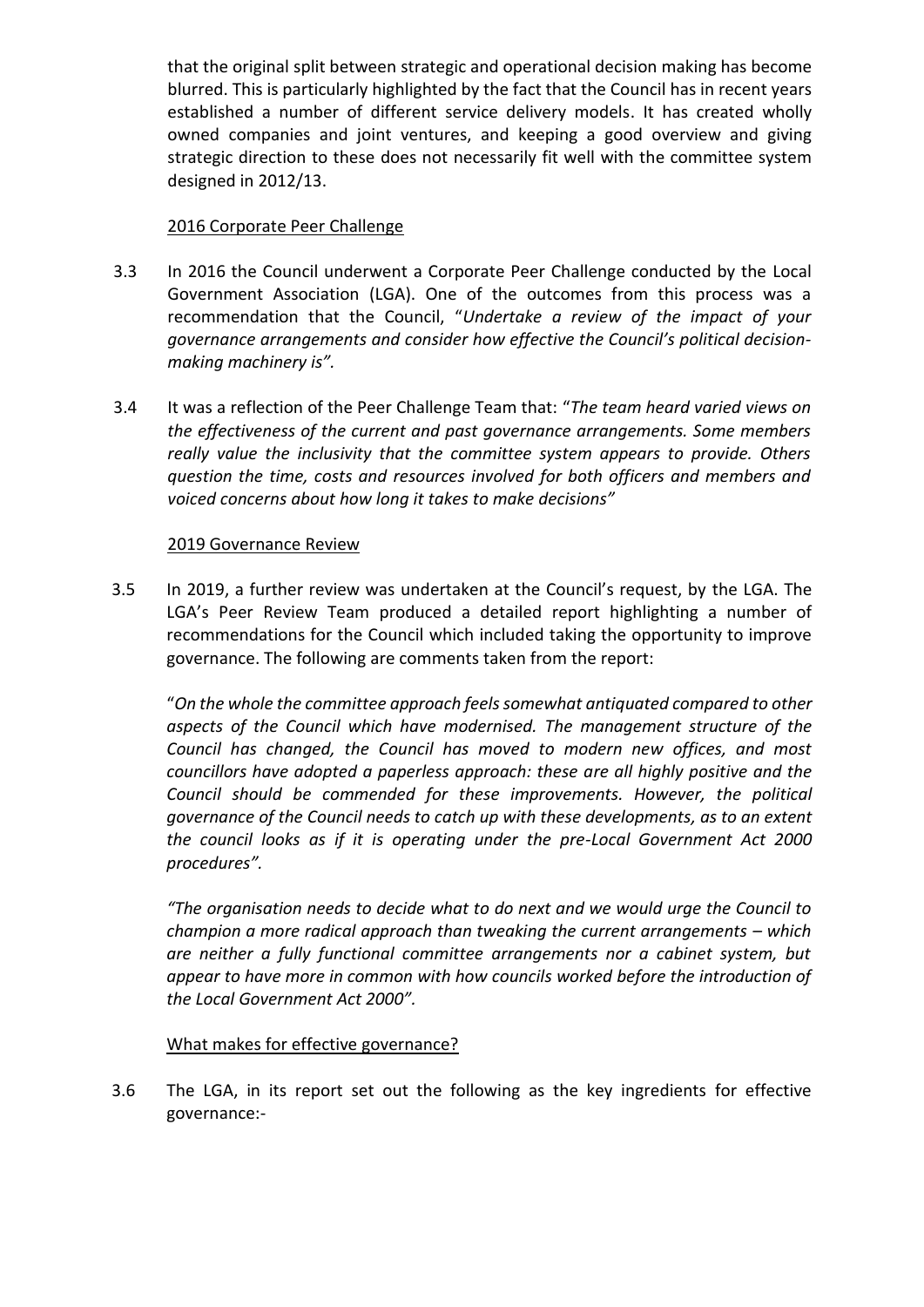- Clarity, transparency and speed of decision-making and policy development processes - including opportunities for non-executive members to inform and influence
- Quality of member-officer relationships and clarity of understanding of respective roles/responsibilities
- Arrangements (process and culture) in place to ensure timely scrutiny, challenge and performance management
- Arrangements for reviewing and refreshing the governance essentials (e.g. constitution, scheme of delegation, procurement, code of conduct, and other operating policies/procedures)
- Leadership development including member development/support to members in key roles and management training and development
- Staff engagement mechanisms and internal communications

# **4.0 The Case for Change**

# Factors to be addressed

- 4.1 Taking into account all of the review work undertaken, there are a number of factors that are apparent with the Council's current governance arrangements that need to be addressed by any proposals for change:
	- $\triangleright$  Inefficient use of resources and duplication of effort the same items are often being reported to more than one committee, sometimes to three committees in the same cycle;
	- $\triangleright$  Insufficient decision-making to occupy committee agendas, sometimes leading to an over-reliance on information items. This is compounded by committee decisions being regularly 'subject to' the approval of Policy and Finance Committee;
	- $\triangleright$  Lack of clarity and understanding, on the part of members and officers, about which committee is responsible for which function;
	- $\triangleright$  Limited forward planning of committee business creating an overall impression of officers setting the agenda for committees rather than the councillors for those committees;
	- $\triangleright$  Political and managerial oversight of performance and progress is made more complicated being spread over a number of different committees. As a result, the holding to account for performance and policy development is limited and opportunities for integration between functions and actions can be lost by the absence of a 'single conversation';
	- $\triangleright$  The current arrangements provide few opportunities for members to bring forward ideas and innovation and to feed in their local knowledge to inform policy development and performance review;
	- $\triangleright$  Despite the often cited advantage that the Committee system is more inclusive, regular concerns are expressed by members about a lack of awareness of what decisions are being taken and what is happening across the whole Council and in their own patches. For some members, they feel a need to be present at all meetings in order to feel informed;
	- $\triangleright$  The limited scrutiny that takes place of the Council's own activities also applies in respect of partners. As Community Leaders, elected members have much to offer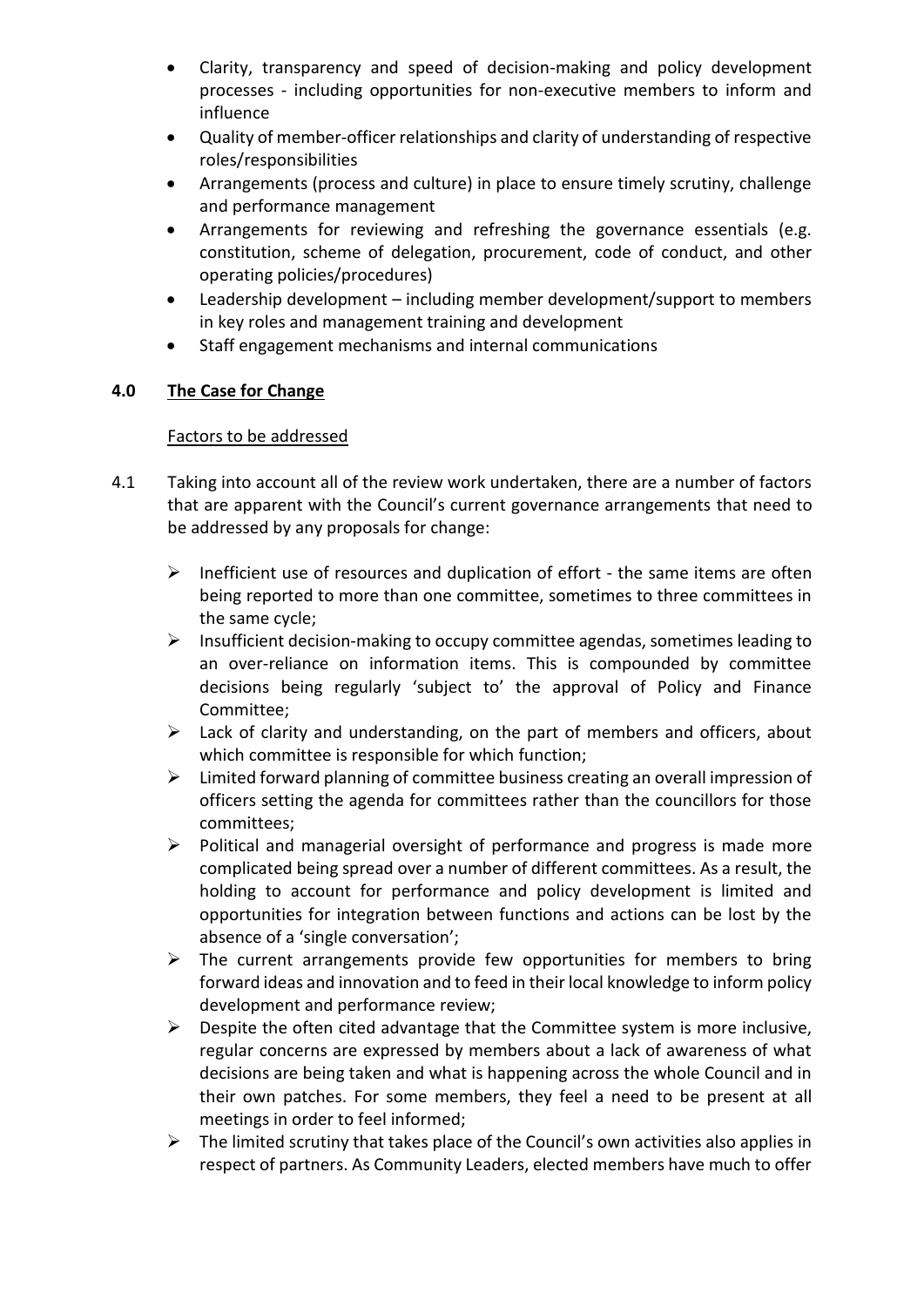by way of holding key partners to account, such as the police, NHS, County Council, Local Enterprise Partnership and Environment Agency.

# Improvement Objectives – What are we trying to achieve/create?

- 4.2 A consideration of the above factors has led to the following issues being identified for any new governance arrangements to address:
	- $\triangleright$  Faster political decision-making, with greater clarity and transparency about who is accountable for what;
	- $\triangleright$  More effective involvement of elected members in policy development and performance review, both in relation to the Councils' activities and that of its partners;
	- $\triangleright$  More effective political and managerial oversight of how all the various parts of the Council are working together and their impact on the community;
	- $\triangleright$  More engagement with, and involvement of, key partners in our governance arrangements;
	- $\triangleright$  More support to enable elected members to maximise their role as community leaders/champions;
	- $\triangleright$  Less duplication of effort; less wasted resources

# **5.0 Proposals**

- 5.1 It is proposed that a Leader and Cabinet system of governance, properly shaped and designed to the Council's needs and reflective of our local circumstances offers the best solution to address the factors listed in paragraph 3.6, (i.e. the key ingredients for effective governance set out by the LGA). This is particularly so for achieving clarity, transparency and speed of decision making. It also provides a more effective framework to ensure timely scrutiny, challenge and performance management. Currently scrutiny and review sits within the committee remits making it difficult to achieve separation between decision making for services and their review.
- 5.2 The factors that have been identified by the Council as needing to be addressed in any new form of governance, (as listed in paragraph 4.1 above), would also be more readily achieved by a Leader and Cabinet system – which would better deal with the issue of duplication of effort whereby matters currently go to more than one committee for decision, and better facilitate the ability for political and managerial oversight. It is a form of governance that lends itself to speedier and clearer accountability for political decision making, and creates a structure that gives all members a platform to hold decision makers to account.
- 5.3 Many of the objectives for improvement could be addressed with revisions to the existing committee system. However, for the reasons set out above, it is considered that the Leader and Cabinet system is better aligned with the Council's ambition to operate in a modern and streamlined way.
- 5.4 There is a significant amount of work required to formulate and shape the detail of how the Leader and Cabinet model would best work for the Council. Paragraph 4.2 above sets out the factors that need careful consideration when designing the new governance framework to ensure that these are specifically addressed. The size of the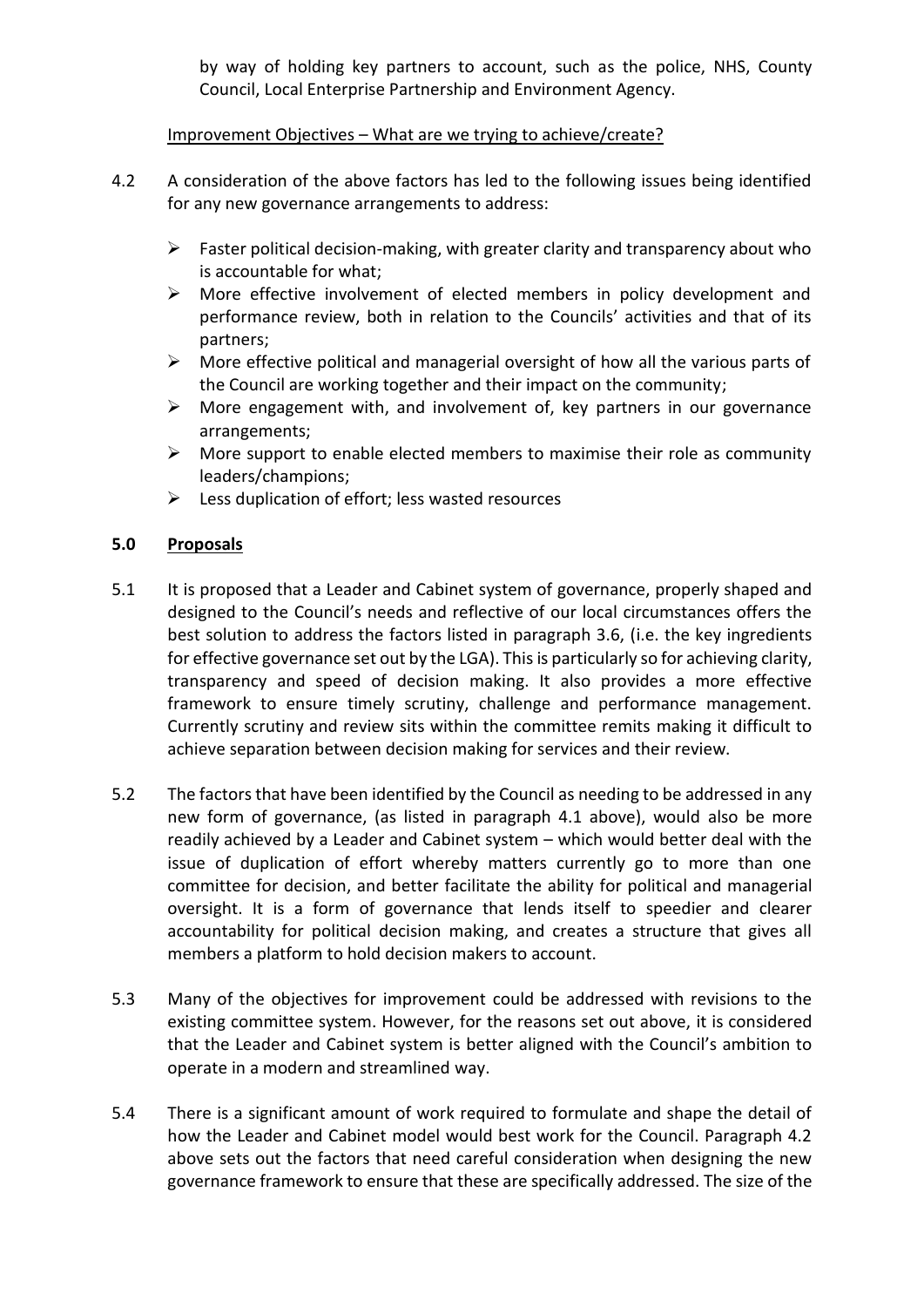Executive and detailed remits for each portfolio would need to be thought through, to ensure that there is absolute clarity as to responsibility for functions. Consideration needs to be given to whether the remits of the portfolios should be based upon: existing officer directorates; functional areas; or strategic priorities that directly relate to, and are more readily identified by, our communities and residents. In addition, the extent of individual portfolio decision making and when matters are reserved to be decided by Cabinet collectively also needs to be considered.

- 5.5 As part of the new arrangements the Council will also be required to make provision for oversight of performance and policy review. Arrangements would need to address the issue identified of achieving a separation between decision-making around services and their review, and address the legislative requirements set out later in the report around overview and scrutiny. This committee could also take a wider, more comprehensive role in policy development and performance review. By way of example, the remit of this committee could include: -
	- $\triangleright$  Agreeing an annual programme of policy and performance reviews, linked to the Community Plan;
	- $\triangleright$  Acting as the Council's Crime and Disorder Committee;
	- $\triangleright$  Holding to account Cabinet members for decisions made;
	- $\triangleright$  Agreeing and implement an annual programme of external reviews involving key partners, having regard to concerns and suggestions raised by local members and local residents.
- 5.6 Through the pandemic, the vital role that local members play in their communities has come to the fore – signposting people to services, linking up local organisations, championing local needs and priorities and holding service providers to account. Under new governance arrangements, this representative role of elected members is something to be enhanced and better supported, for example by linking key officers to geographical areas, providing local information bulletinsto update ward councillors on things that are affecting their wards, and providing 'all member' briefings on the progress of major initiatives that are underway or in the pipeline.
- 5.7 As indicated above, there is a significant amount of detail to be considered in formulating and designing a new form of governance for the Council. It is therefore suggested that a small working party of Members be established to undertake this work and prepare a detailed scheme to be submitted to Council at its meeting in December 2021. This would then allow a further period of almost six months for the necessary work to be undertaken to prepare for the new governance model to be implemented from May 2022. If possible, the Council will seek to 'sense-check' with the Local Government Association as proposals are developed.
- 5.8 This work would include an extensive rewrite of the constitution, (including reviewing the council procedure rules and other rules and codes), and revisiting the officer scheme of delegation - although there is no reason for the types of decisions delegated to officers to change in a move to a cabinet system. Arrangements in respect of Joint Committees with other authorities would need to be revisited, as well as a decision as to what functions (in addition to those proscribed in regulations) should be reserved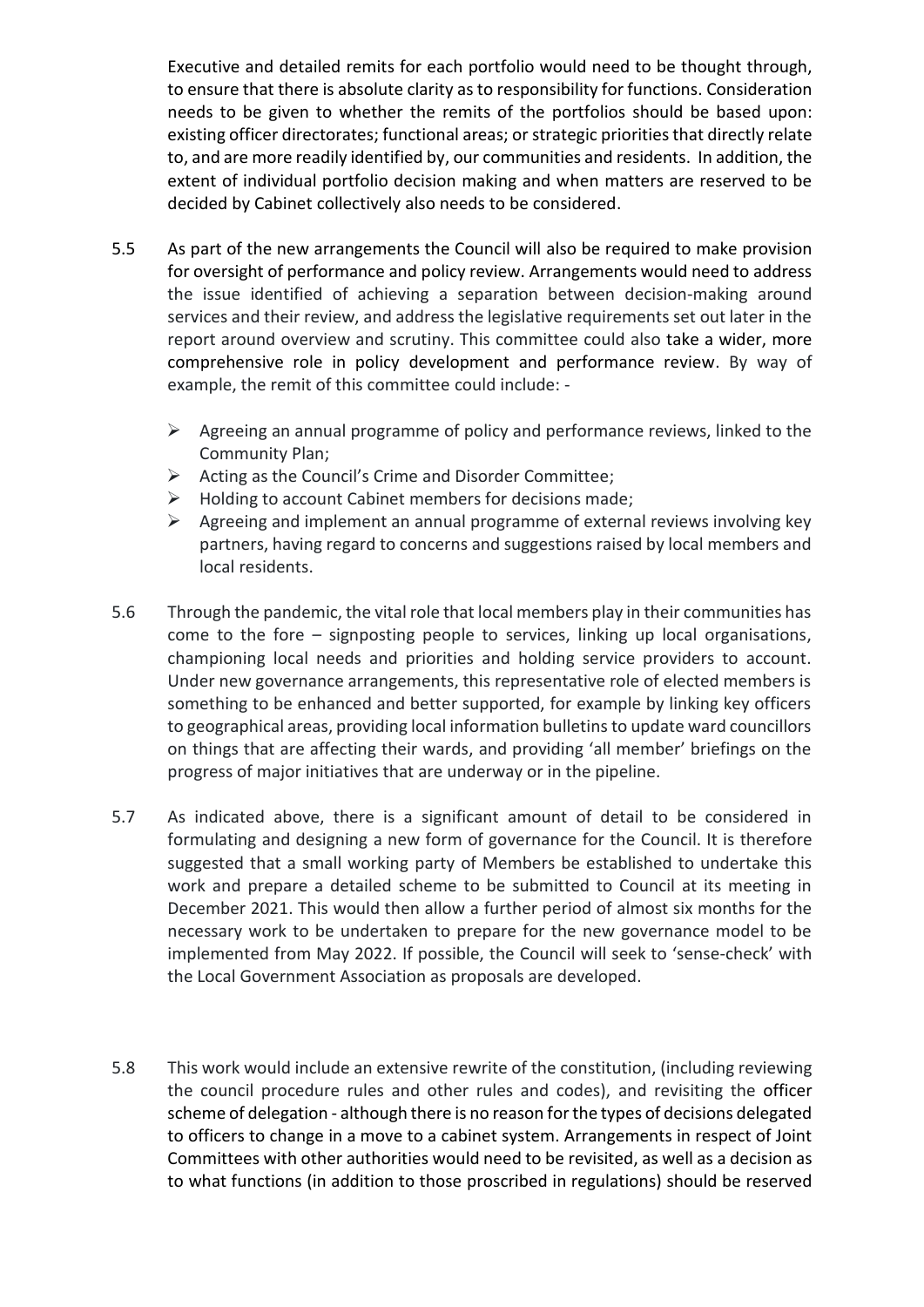to the full Council. The Council would also need to consider the retention of dedicated Committees for Planning, General Purposes, Audit and Accounts and Standards and the size of those committees. The Council must by law have a Licensing Committee in place to discharge its obligations as the Licensing Authority. Finally, time will need to be allowed to develop a new scheme of remuneration for members and to deliver training on the new arrangements for both Members and officers prior to the implementation date.

5.9 Attached to this report, as an appendix, is a document issued by the Centre for Governance and Scrutiny, entitled "Rethinking Council Governance for the '20s". The document has been designed to assist councils when making formal changes to their governance arrangements and provides some useful pointers. It is therefore suggested that any working group established should review this document to assist them when formulating the detail of the new structure.

# **6.0 Statutory Provisions/Requirements - Procedure to be followed in order to move to a cabinet style of governance**

- 6.1 The Local Government Act 2000, (as amended by the Localism Act 2011) (The Act), sets out the statutory provisions that local authorities must follow in determining or changing their governance arrangements.
- 6.2 The Act requires that a local authority must make a formal resolution to make a change in its governance from Committee to an Executive (i.e. Leader and Cabinet) form of arrangements. The Council may not pass another resolution changing its governance arrangements, (i.e. back to a committee system), for five years. The five year period runs from the date of the last resolution taken to change governance arrangements. However, the Council would have the power to vary or amend its executive arrangements, (whilst still providing for the same form of Executive decision making), during this period if it considers it appropriate to do so.
- 6.3 It is my view that the Council, at its meeting in May 2021, can simply resolve that it wishes to move to a Leader and Cabinet style of governance and the broad principles of those arrangements, with the finer detail arrangements being agreed and adopted in December to be implemented as from the May 2022 annual meeting. This will give members time to consider and determine the form of the Leader and Cabinet style of governance they wish to implement and the detail that those arrangements will take.
- 6.4 The legislation does not require the Council to carry out any public consultation on the proposed changes but as soon as practicable after passing such a resolution the Council must:
	- a. Ensure that copies of the document setting out the provisions that are to have effect following the resolution are available at its principal office for inspection by members of the public and
	- b. Publish in one or more newspaper circulating in its area, a notice which:-
		- (i) States that the authority has resolved to make a change in its governance arrangements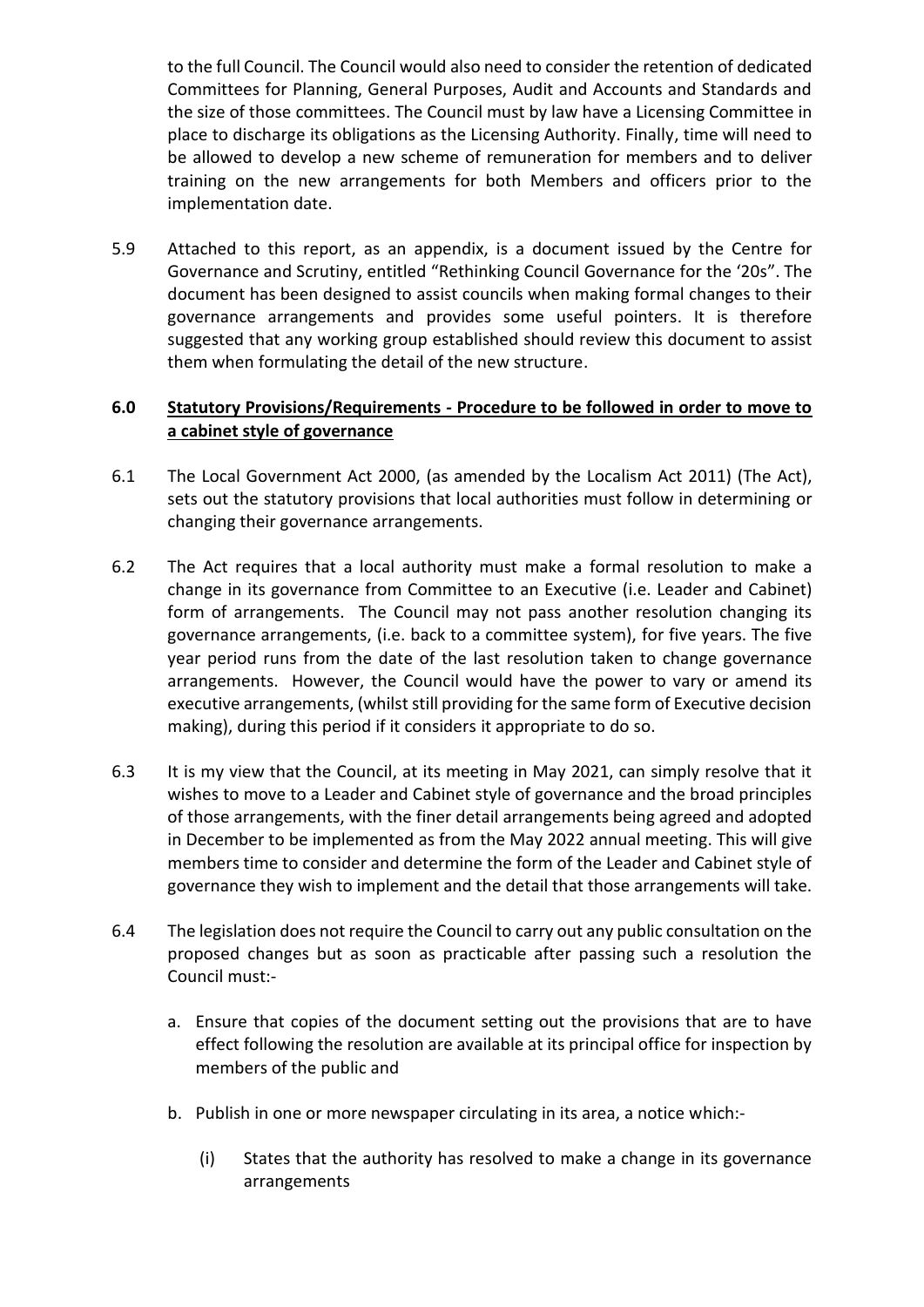- (ii) States the date which the change is to have effect
- (iii) Describes the main features of the change
- (iv) States that copies of the document setting out the provisions of the arrangements which are to have effect following the resolution are available at the Authority's principal office for inspection by members of the public and
- (v) Specifies the address of the authority's principal office.
- 6.5 The legislation gives the Council considerable discretion on how to shape any new Leader and Cabinet executive arrangements to suit its local requirements. However the Act does set out some parameters that must be observed. The Executive must consist of at least two, but no more than ten Members. The Act also sets out the functions that are the responsibility of the full Council, (such as Council Tax and budget setting, determining the Council's Policy Framework, approving the Members Allowances Scheme etc.), and those that can be discharged by the Executive within a Leader and Cabinet Executive system. It allows for the discharge of functions within the responsibility of the Executive by: individual portfolio holders who make up the Executive; by a 'committee' of the Executive, (i.e. Cabinet collectively); by an area committee(s); or by officers of the Council. The Executive Leader must be elected by the Council.
- 6.6 Whilst any retained committees would be required to reflect the political balance of the Council, there is no such requirement for Cabinet. Meetings and reports of the Council, Cabinet, and any committees would be open to members of the public just as they are under the Committee system in accordance with the Local Government Access to Information provisions.
- 6.7 Executive arrangements by a local authority must also include provision for one (or more) committees to exercise the role of overview and scrutiny committee. The membership of this committee(s) must reflect the political balance of the Council. As indicated in paragraph 5.5 of the report, it is proposed that this committee take a wider, more comprehensive role in policy development and performance review. However there are legal requirements under the act which stipulate that the committee must have within its remit the power to:
	- $\triangleright$  review or scrutinise decisions made by portfolio holders/Cabinet and also those functions within the remit of Council or any of its other committees,
	- $\triangleright$  make reports or recommendations to the Council or Cabinet with respect to any of the functions which are the responsibility of the Executive and also those functions within the remit of Council or any of its other committees, and
	- $\triangleright$  make reports or recommendations to the Council or Cabinet on matters which affect the authority's area or the inhabitants of that area.

# **7.0 RECOMMENDATIONS**

**That Members consider the report and recommend to Full Council at its meeting on 4 May 2021 that:**

**a. the Council resolve to adopt a Leader and Cabinet style of governance, with implementation to take effect from May 2022; and**